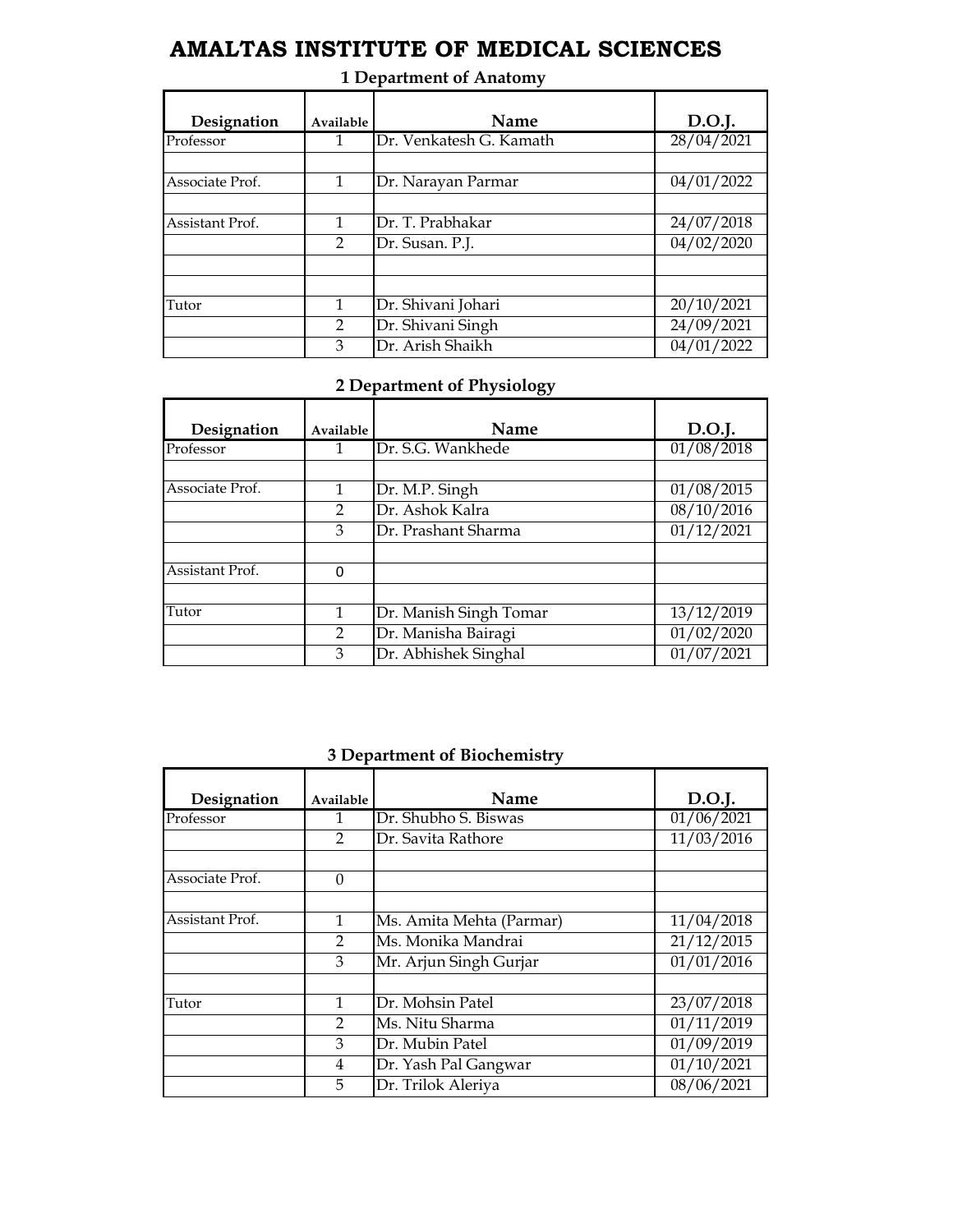## **4 Department of Pharmacology**

| Designation     | Available     | Name                 | D.O.J.     |
|-----------------|---------------|----------------------|------------|
| Professor       | 1             | Dr. Nikunj H. Patel  | 10/04/2017 |
|                 |               |                      |            |
| Associate Prof. | 1             | Dr. Abhay Kumar John | 17/04/2018 |
|                 |               |                      |            |
| Assistant Prof. |               | Dr. Manoj Kumar      | 05/01/2021 |
|                 |               |                      |            |
| Tutor           |               | Dr. Shivam Chourasia | 12/10/2021 |
|                 | $\mathcal{P}$ | Dr. Aditi Sharma     | 16/06/2021 |
|                 | 3             | Dr. Jatin Agrawal    | 01/06/2021 |

#### **5 Department of Pathology**

| Designation     | Available      | Name                    | D.O.J.                  |
|-----------------|----------------|-------------------------|-------------------------|
| Professor       | $\mathbf{1}$   | Dr. Ajay Shedge         | 17/04/2017              |
|                 | $\overline{2}$ | Dr. S.S. Bajaj          | 01/03/2017              |
|                 |                |                         |                         |
| Associate Prof. | 1              | Dr. Mamta Gupta         | 01/10/2016              |
|                 | $\overline{2}$ | Dr. Parag Gupta         | 05/10/2020              |
|                 | 3              | Dr. Bhaskar Bagde       | $\frac{13}{07}/2015$    |
|                 | 4              | Dr. Abhiraj Ramchandani | 01/11/2021              |
|                 |                |                         |                         |
| Assistant Prof. | 1              | Dr. Radhika Rathi       | 01/07/2018              |
|                 | $\overline{2}$ | Dr. Piyush Dwivedi      | 02/01/2020              |
|                 | 3              | Dr. Rashmi Patidar      | 09/07/2018              |
|                 | 4              | Dr. Neelam Sharma       | $\sqrt{01}/08/2017$     |
|                 |                |                         |                         |
| Demonstrator    | 1              | Dr. Manish Kumawat      | $\sqrt{01}/07/2021$     |
|                 | $\overline{2}$ | Dr. Vinita Badtiya      | 16/06/2021              |
|                 | 3              | Dr. Astha Tiwari        | 15/06/2021              |
|                 | $\overline{4}$ | Dr. Kanchan Shrivastava | $\overline{01}/11/2021$ |
|                 | 5              | Dr. Durgesh Prasad      | 15/10/2019              |
|                 | 6              | Dr. Sushma Chourasiya   | 02/02/2022              |

# **6 Department of Microbiology**

| Designation     | Available      | Name                    | D.O.J.     |
|-----------------|----------------|-------------------------|------------|
| Professor       | 1              | Dr.Viraj M Bhate        | 17/12/2018 |
|                 | 2              | Dr. Madhurendra Rajput  | 23/12/2015 |
| Associate Prof. | $\mathbf{1}$   | Dr. Munesh Kumar Sharma | 01/06/2017 |
| Assistant Prof. |                | Ms. Navdeep             | 01/01/2018 |
| Tutor           | $\overline{1}$ | Dr. Mayank Khode        | 01/02/2018 |
|                 | 2              | Dr. Jay Prakash Singh   | 01/06/2021 |
|                 | 3              | Dr. Himanshu Verma      | 01/10/2021 |
|                 | 4              | Dr. Ajay Redhu (Bhavya) | 04/06/2021 |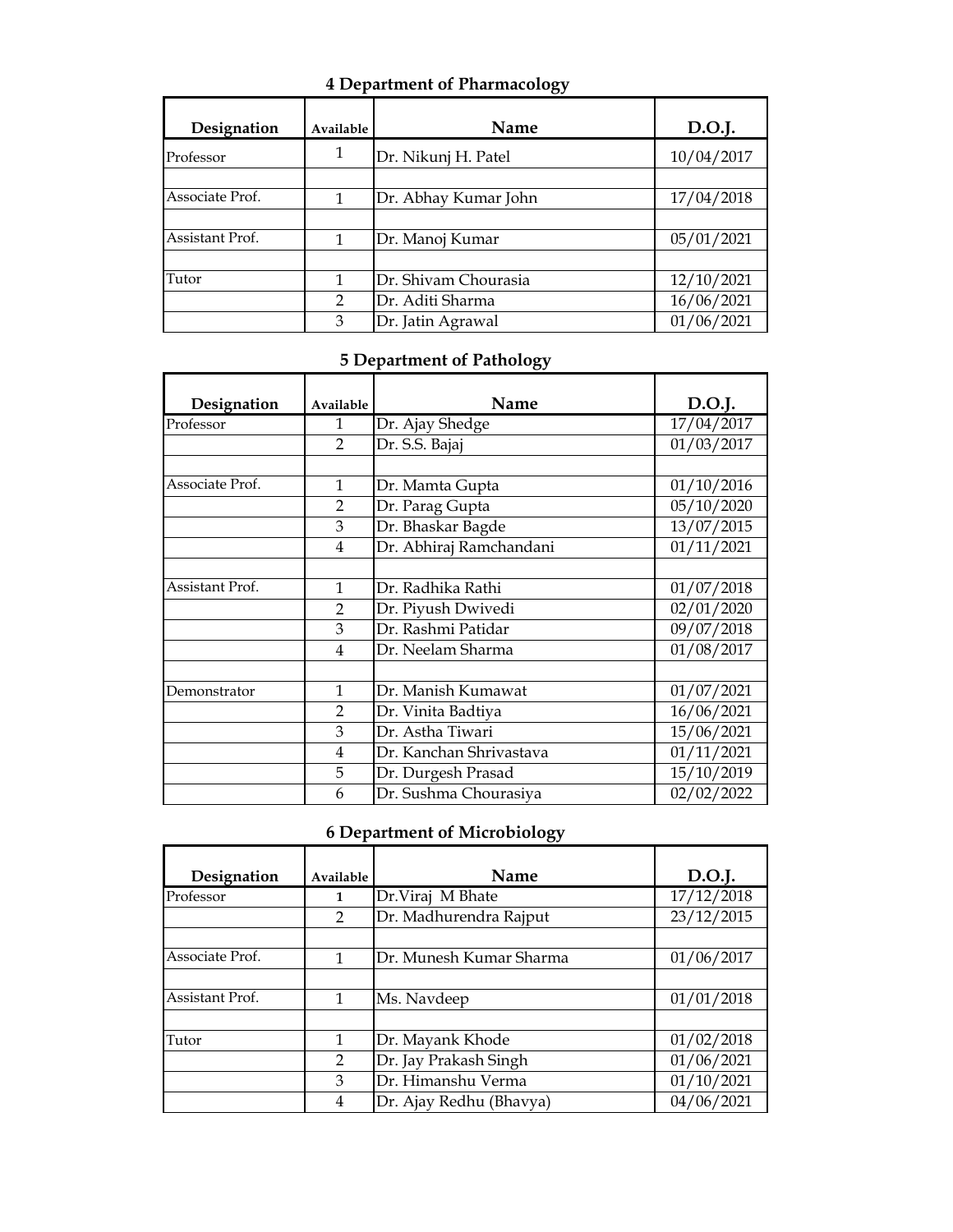### **7 Department of Forensic Medicine**

| Designation     | Available      | <b>Name</b>            | D.O.J.     |
|-----------------|----------------|------------------------|------------|
| Professor       | 1              | Dr. S. Kumar           | 04/01/2022 |
| Associate Prof. |                | Dr. Satya Prkash Dixit | 01/11/2019 |
| Assistant Prof. |                | Dr. S.S. Singh         | 03/12/2021 |
| Tutor           |                | Dr. Shadab Khan        | 12/04/2017 |
|                 | $\overline{2}$ | Dr. Manoj Kumar Goyal  | 01/08/2019 |
|                 | 3              | Dr. Mahak Maheshwari   | 24/01/2020 |
|                 | 4              | Dr. Karan Dhandotiya   | 08/06/2021 |

### **8 Department of Community Medicine**

| Designation                      | Available      | Name                         | D.O.J.     |
|----------------------------------|----------------|------------------------------|------------|
| Professor                        | 1              | Dr. Sanjay Chourasiya        | 17/07/2019 |
|                                  |                |                              |            |
| Assoc. Prof.                     | 1              | Dr. Vasundhara Aras          | 02/09/2019 |
|                                  | $\mathcal{P}$  | Dr. Mohd. Abdul Haleem Azhar | 14/09/2019 |
|                                  |                |                              |            |
| Asst. Prof.                      | $\mathbf{1}$   | Dr. Nawaid Arif              | 20/04/2021 |
|                                  | $\mathfrak{D}$ | Dr. Vaibhav Rastogi          | 15/04/2021 |
|                                  | 3              | Dr. Ashutosh Sarwa           | 01/01/2022 |
|                                  |                |                              |            |
| Epideomlogist cum Asst.<br>Profe | $\mathbf{1}$   | Dr. Ashfaq Modiwala          | 01/05/2021 |
|                                  |                |                              |            |
| Tutor cum Statistcian            | $\mathbf{1}$   | Dr. Jalaj Katare             | 01/10/2019 |
|                                  |                |                              |            |
| Tutor                            | $\mathbf{1}$   | Dr. Rajat Patidar            | 01/02/2020 |
|                                  | 2              | Dr. Priyanka Bhaskar         | 11/10/2021 |
|                                  | 3              | Dr. Suneel Meena             | 01/01/2021 |
|                                  | 4<br>ה         | Dr. Avani Sharma<br>111.11 T | 01/10/2021 |

#### **Rural Health Training Centre**

| Designation                                               | Available | Name               | D.O.J.     |
|-----------------------------------------------------------|-----------|--------------------|------------|
| Medical Officer of Health cum<br>Lecturer/Asst. Professor |           | Dr. Ravindra Singh | 02/12/2021 |
| <b>Lady Medical Officer</b>                               |           | Dr. Arti Solanki   | 16/06/2021 |
|                                                           |           |                    |            |

## **Urban Training Health Centre**

| Designation                                               | Available | <b>Name</b>              | D.O.J.     |
|-----------------------------------------------------------|-----------|--------------------------|------------|
| Medical Officer of Health cum<br>Lecturer/Asst. Professor |           | Dr. Keerthi S. Yalaburgi | 19/04/2021 |
|                                                           |           |                          |            |
| <b>Lady Medical Officer</b>                               |           | Dr. Shubhanshi Dwivedi   | 01/02/2020 |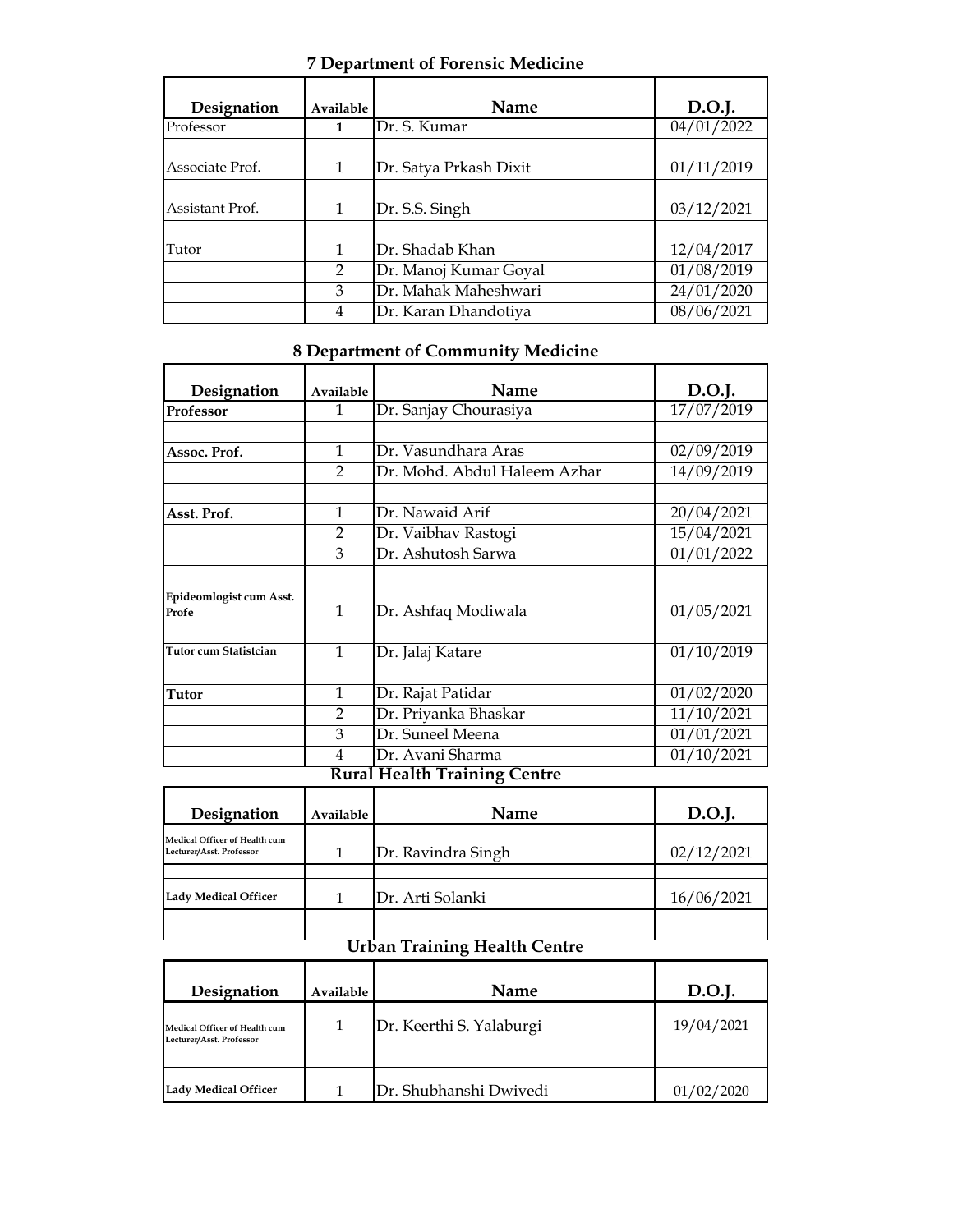### **9. Department of General Medicine**

| Designation     | Available     | Name                      | D.O.J.               |
|-----------------|---------------|---------------------------|----------------------|
| Professor       | $\mathbf{1}$  | Dr. Rakesh Romday         | $\frac{03}{09}/2015$ |
|                 | $\mathcal{P}$ | Dr. Amit Maheshwari       | 02/09/2019           |
|                 | 3             | Dr. Satyendra Sharma      | 21/12/2015           |
|                 |               |                           |                      |
| Associate Prof. | 1             | Dr. Pawan Chilloriya      | $\sqrt{01}/07/2015$  |
|                 | $\mathcal{P}$ | Dr. Narayan Vaish         | 24/09/2019           |
|                 | 3             | Dr. Kishorilala Prajapati | 01/01/2016           |
|                 | 4             | Dr. Ankur Kumbhkar        | 01/08/2018           |
|                 |               |                           |                      |
| Assistant Prof. | 1             | Dr. Saurabh Sharma        | 27/12/2017           |
|                 | 2             | Dr. Rajan Kumar           | 25/07/2019           |
|                 | 3             | Dr. Jagat Bahadur         | $\sqrt{04/01}/2020$  |
|                 | 4             | Dr. Shirish Agrawal       | 12/09/2019           |
|                 | 5             | Dr. Shailina Shaikh       | 16/08/2019           |
|                 | 6             | Dr. Yogita Kumari         | 04/01/2021           |
|                 | 7             | Dr. Rubina Vohra          | 01/09/2021           |
|                 | 8             | Dr. Kiran (Yadav)Chouhan  | 25/01/2020           |
|                 | 9             | Dr. Sonali Agrawal        | 02/03/2022           |

### **10 Department of Paediatrics**

| Designation     | Available      | Name                           | D.O.J.              |
|-----------------|----------------|--------------------------------|---------------------|
| Professor       |                | Dr. Sharad Thora               | $\sqrt{04}/01/2021$ |
|                 | $\mathfrak{D}$ | Dr. Kavita Lall                | 01/12/2020          |
|                 | 3              | Dr. Nilratan Mujumder          | 09/11/2021          |
|                 |                |                                |                     |
| Associate Prof. | $\mathbf{1}$   | Dr. MD Nurul Kamal             | 01/11/2019          |
|                 | 2              | Dr. Sourabh Agrawal            | 25/05/2017          |
|                 | 3              | Dr. Neha Kakani                | 06/05/2016          |
|                 |                |                                |                     |
| Assistant Prof. | 1              | Dr. Shailendra Patidar         | 01/08/2018          |
|                 | $\mathcal{P}$  | Dr. Anurag Medatwal            | 23/11/2020          |
|                 | 3              | Dr. Anil Prasad                |                     |
|                 | 4              | Dr. Dinesh Lall                | 01/12/2020          |
|                 | 5              | Dr. Malvika Nagpure (Upadhyay) | 15/01/2021          |
|                 | 6              | Dr. Mihir Patel                | 24/02/2020          |
|                 | 7              | Dr. Dilip Gupta                | 01/02/2019          |
|                 |                |                                |                     |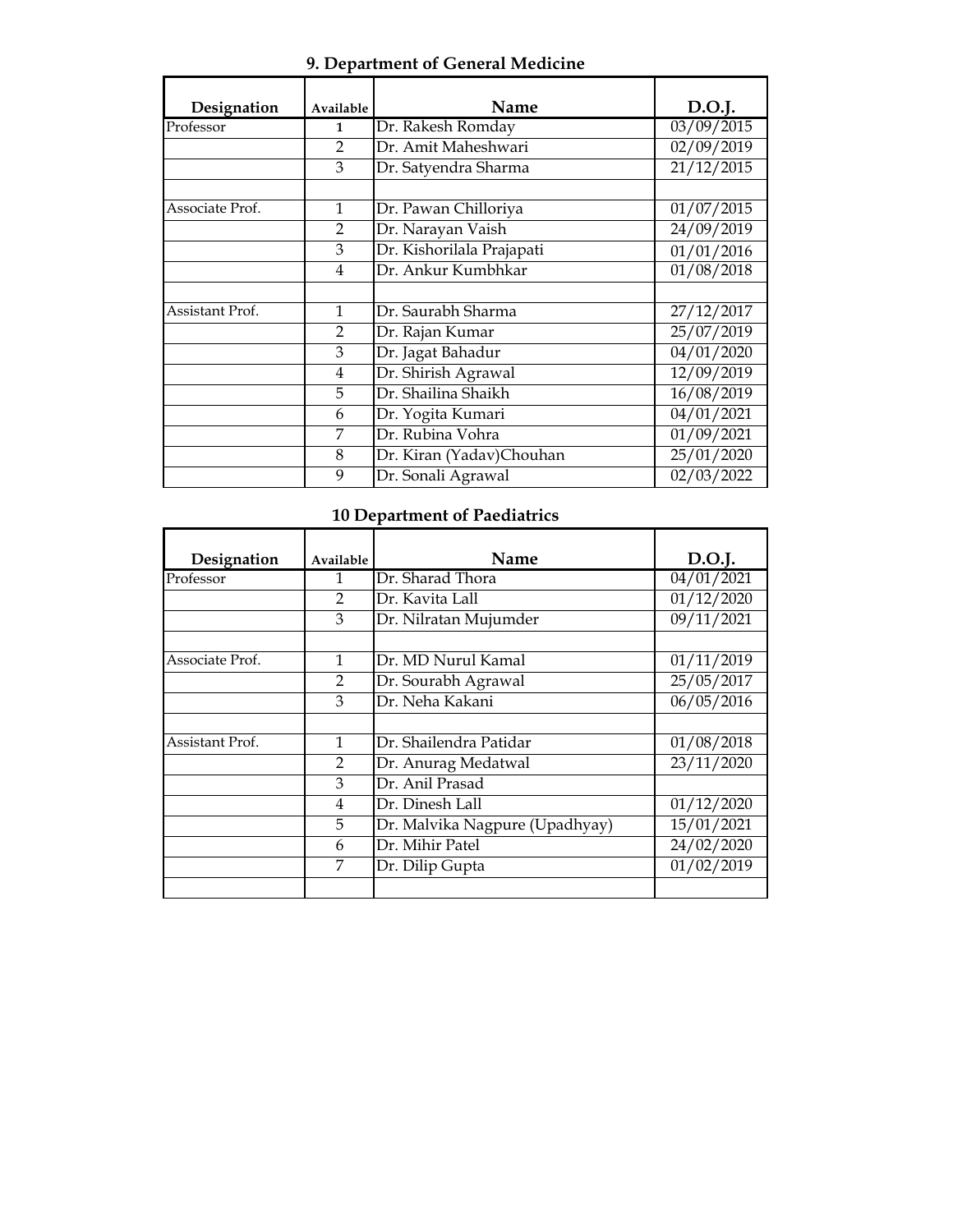| Designation     | Available      | Name                     | D.O.J.                  |
|-----------------|----------------|--------------------------|-------------------------|
| Professor       | $\mathbf{1}$   | Dr. Abhilash Kr. Pithawa | $\sqrt{03/11}/2015$     |
|                 | $\mathcal{P}$  | Dr. Inder Singh Sahani   | 18/09/2015              |
|                 | 3              | Dr. Irfan Parvez Qureshi | $\sqrt{01/08}/2018$     |
|                 | 4              | Dr. Sajay Prasad         | 05/10/2020              |
|                 | 5              | Dr. Apoorva Shrivastava  | 23/11/2020              |
|                 |                |                          |                         |
| Associate Prof. | $\mathbf{1}$   | Dr. Narayan Khare        | 01/08/2018              |
|                 | $\mathfrak{D}$ | Dr. Mahesh Vishwakarma   | 23/12/2015              |
|                 | 3              | Dr. Archana Kothari      | 10/08/2015              |
|                 | 4              | Dr. Rakesh Dhupia        | 21/12/2015              |
|                 |                |                          |                         |
| Assistant Prof. | $\mathbf{1}$   | Dr. Saurabh Garge        | 01/05/2018              |
|                 | $\mathfrak{D}$ | Dr. Rakesh Singh Tawar   | $\sqrt{09}/07/2018$     |
|                 | 3              | Dr. Devesh Bansal        | $\overline{01/05}/2019$ |
|                 | 4              | Dr. Gaurav Sharma        | 06/07/2020              |
|                 | 5              | Dr. Mayank Mahajan       | $\sqrt{25/11}/2019$     |
|                 | 6              | Dr. Himanshu Bansal      | 01/10/2019              |
|                 | 7              | Dr. Milesh Nagar         | $\frac{12}{10}/2021$    |
|                 | 8              | Dr. Siddharth Shinde     | 28/01/2020              |
|                 | 9              | Dr. Pramesh Jain         | 22/12/2021              |

**11. Department of General Surgery**

**12 Department of Orthopaedics**

| Designation     | Available      | Name                   | D.O.J.                |
|-----------------|----------------|------------------------|-----------------------|
| Professor       | 1              | Dr. Ashok Nagla        | $\frac{01}{10}/2019$  |
|                 | $\mathcal{P}$  | Dr. Kailash I. Murarka | 01/12/2020            |
|                 | 3              | Dr. Indranil Dutta     | 03/12/2020            |
|                 |                |                        |                       |
| Associate Prof. | 1              | Dr. Sunil Kumar Barod  | 10/02/2018            |
|                 | $\mathcal{P}$  | Dr. Arun Marothi       | 25/05/2017            |
|                 | 3              | Dr. Ankit Verma        | 01/08/2018            |
|                 | $\overline{4}$ | Dr. Puneet Maheshwari  | $\frac{09}{06}$ /2016 |
|                 | 5              | Dr. Manish Sharma      | 04/01/2021            |
| Assistant Prof. | $\mathbf{1}$   | Dr. Rajiv Goyel        | 01/08/2019            |
|                 | $\mathfrak{D}$ | Dr. Gaurav Jain        | 13/07/2018            |
|                 | 3              | Dr. Prashant Upadhyay  | 01/08/2018            |
|                 | 4              | Dr. Md. Sohaib Qureshi | 21/06/2019            |
|                 | 5              | Dr. Atul Gupta         | 01/08/2018            |
|                 | 6              | Dr. Ashok Bhatt        | 16/12/2019            |
|                 | 7              | Dr. Achin K Murarka    | 26/07/2021            |
|                 |                |                        |                       |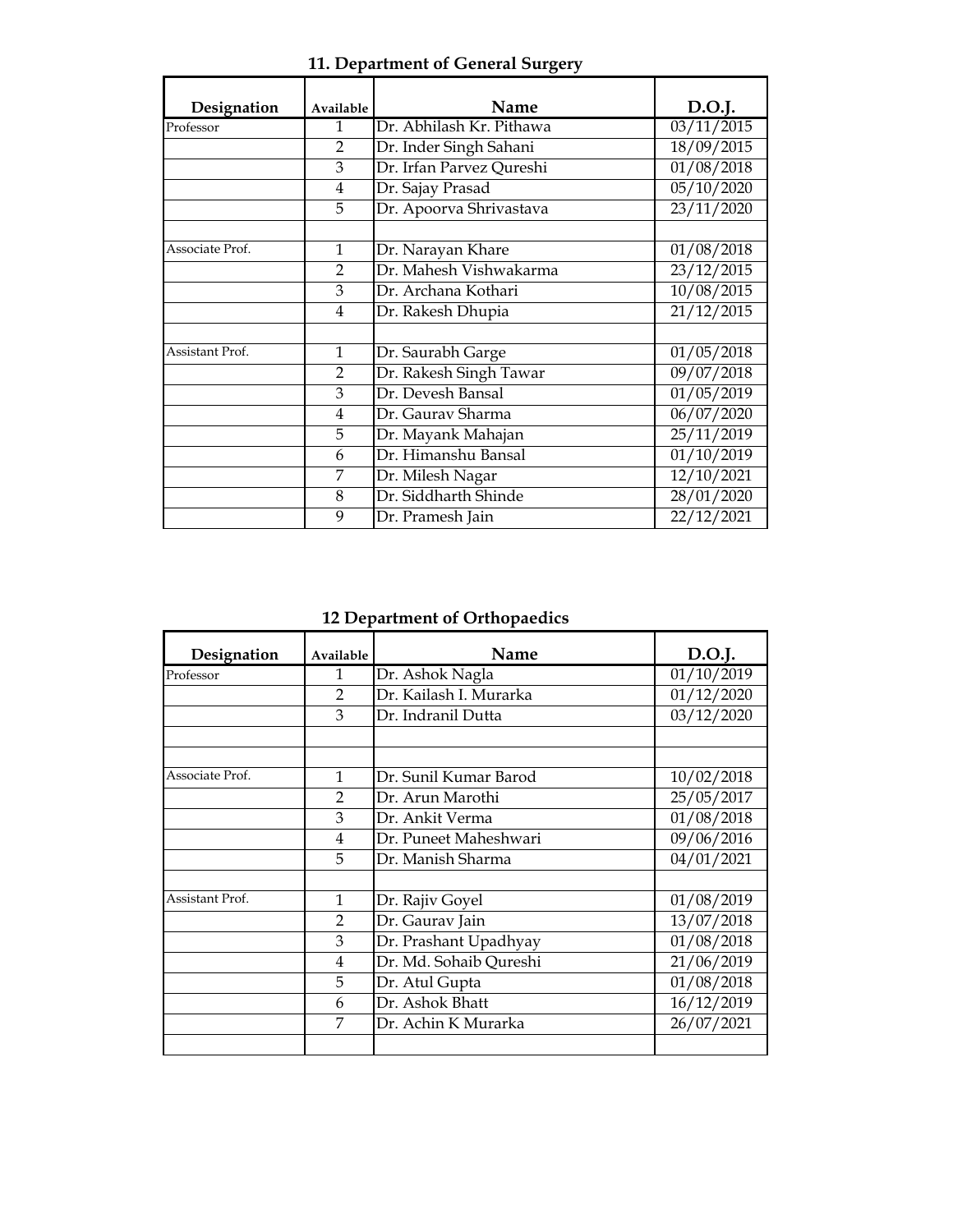#### **13 Department of ENT**

| Designation     | Available | <b>Name</b>           | D.O.J.     |
|-----------------|-----------|-----------------------|------------|
| Professor       |           | Dr. Abhay Kumar Gupta | 01/01/2021 |
|                 | 2         | Dr. Rahil Nidhan      | 02/08/2018 |
|                 |           |                       |            |
| Associate Prof. |           | Dr. Kapil Meena       | 11/04/2018 |
|                 |           |                       |            |
| Assistant Prof. |           | Dr. Priyanka Gupta    | 01/08/2019 |
|                 | 2         | Dr. Harsh Agrawal     | 01/11/2018 |
|                 |           |                       |            |

## **14 Department of Ophthalmology**

| Designation     | Available | <b>Name</b>                   | D.O.I.     |
|-----------------|-----------|-------------------------------|------------|
| Professor       |           | Dr. Pradeep Gandhi            | 01/11/2020 |
|                 | 2         | Dr. Vandana Telgote           | 20/12/2021 |
|                 |           |                               |            |
| Associate Prof. | 1         | Dr. Deepshikha Mathur Solanki | 02/03/2019 |
|                 |           |                               |            |
| Assistant Prof. |           | Dr. Arun Kumar Patidar        | 01/07/2020 |
|                 | 2         | Dr. Rahul Bakhda              | 25/01/2021 |

#### **15 Department of Obstetrics & Gynaecology**

| Designation     | Available      | Name                      | D.O.J.                |
|-----------------|----------------|---------------------------|-----------------------|
| Professor       | 1              | Dr. Priti Jain            | 17/09/2015            |
|                 | $\mathcal{L}$  | Dr. Sunita Chouhan        | $\sqrt{01}/08/2018$   |
|                 |                |                           |                       |
| Associate Prof. |                | Dr. Hemendra Singh        | 01/07/2015            |
|                 | $\overline{2}$ | Dr. Reena Jain            | $\sqrt{23}/11/2020$   |
|                 | 3              | Dr. Nazia Khan            | 01/02/2021            |
|                 |                |                           |                       |
| Assistant Prof. | 1              | Dr. Ritu Sharda           | $\sqrt{01}/02/2017$   |
|                 | $\mathfrak{D}$ | Dr. Niyati Jain           | 02/08/2021            |
|                 | 3              | Dr. Megha Agrawal         | $\frac{22}{108}/2017$ |
|                 | 4              | Dr. Asma Nagori           | $\sqrt{08}/08/2019$   |
|                 | 5              | Dr. Deepika Bansal (Jain) | 07/12/2020            |
|                 | 6              | Dr. Sangeeta Lalwani      | 02/01/2021            |
|                 | 7              | Dr. Monika Dudve          | 20/11/2019            |
|                 | 8              | Dr. Arti Patidar          | $\sqrt{16}/01/2018$   |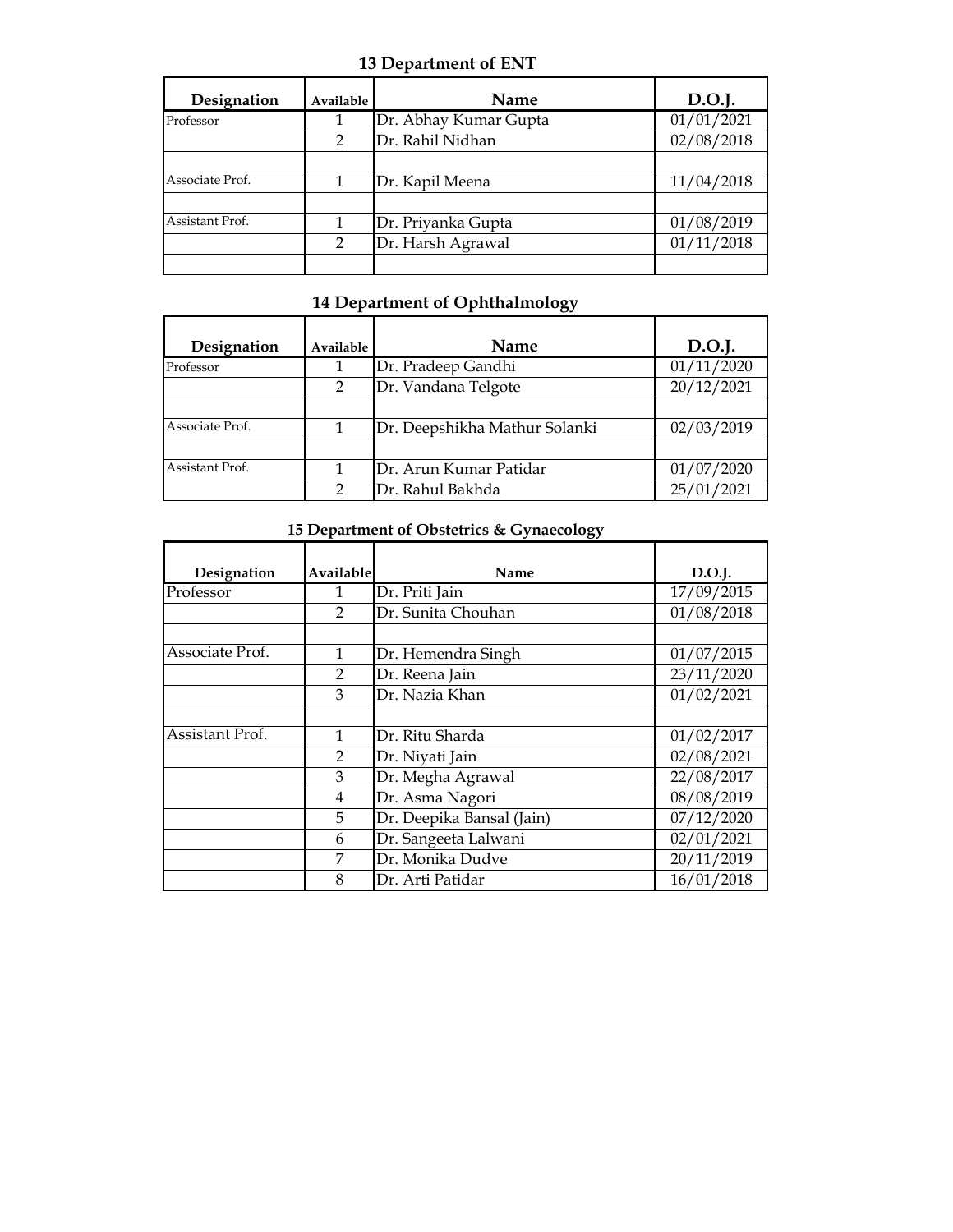| <b>16. Department of Anaesthesiology</b> |  |  |  |  |  |  |  |  |
|------------------------------------------|--|--|--|--|--|--|--|--|
|------------------------------------------|--|--|--|--|--|--|--|--|

| Designation     | Available      | Name                    | D.O.J.     |
|-----------------|----------------|-------------------------|------------|
| Professor       |                | Dr. Sunita Jain Dhupia  | 21/03/2016 |
|                 | $\overline{2}$ | Dr. Raju Jharbade       | 01/10/2016 |
| Associate Prof. | 1              | Dr. Anshul Agrawal      | 01/01/2016 |
| Assistant Prof. | $\mathbf{1}$   | Dr. Akash Jain          | 01/09/2019 |
|                 | $\mathcal{P}$  | Dr. Ritu Lal (Medatwal) | 23/11/2020 |
|                 | 3              | Dr. Bhupendra Mujalda   | 09/09/2019 |
|                 | 4              | Dr. Dhananjay Kumar     | 04/12/2019 |
|                 | 5              | Dr. Monika Saini        | 04/02/2021 |
|                 | 6              | Dr. Rakhi Achin Murarka | 26/07/2021 |

## **17. Department of Radio-Diagnosis**

| Designation     | Available | Name                          | D.O.J.     |
|-----------------|-----------|-------------------------------|------------|
| Professor       |           | Dr. Renu Goindani             | 01/09/2016 |
|                 |           |                               |            |
| Associate Prof. |           | Dr. Nirmal Kumar Mittal       | 03/09/2015 |
|                 |           |                               |            |
| Assistant Prof. |           | Dr. Krati Bansal              | 13/12/2018 |
|                 | 2         | Dr. Inshita Pandey (Bhargava) | 03/11/2020 |
|                 | 3         | Dr. Ritu Anup Singh           | 02/03/2020 |
|                 |           | Dr. Pankaj Gupta              | 12/12/2020 |

## **18. Department of Dentistry**

| Designation     | Available | Name                     | D.O.J.     |
|-----------------|-----------|--------------------------|------------|
| Professor       |           | Dr. Magesh Kumar         | 02/09/2019 |
|                 |           |                          |            |
| Associate Prof. |           | Dr. Dheeraj Sharma       | 01/08/2018 |
|                 | 2         | Dr. Jyoti Singh Gaharwar | 02/09/2019 |
|                 |           | Dr. Yogesh Loksh         | 01/10/2015 |

## **19. Department of T.B. & Chest**

| Designation     | Available | <b>Name</b>         | D.O.J.     |
|-----------------|-----------|---------------------|------------|
| Professor       |           | Dr. Vikas Uthra     | 15/07/2021 |
|                 |           |                     |            |
| Associate Prof. |           | Dr. Namrata Tiwari  | 28/06/2021 |
|                 |           |                     |            |
| Assistant Prof. |           | Dr. Ashwin Songara  | 06/07/2018 |
|                 |           | Dr. Arun Chandelkar | 10/01/2020 |